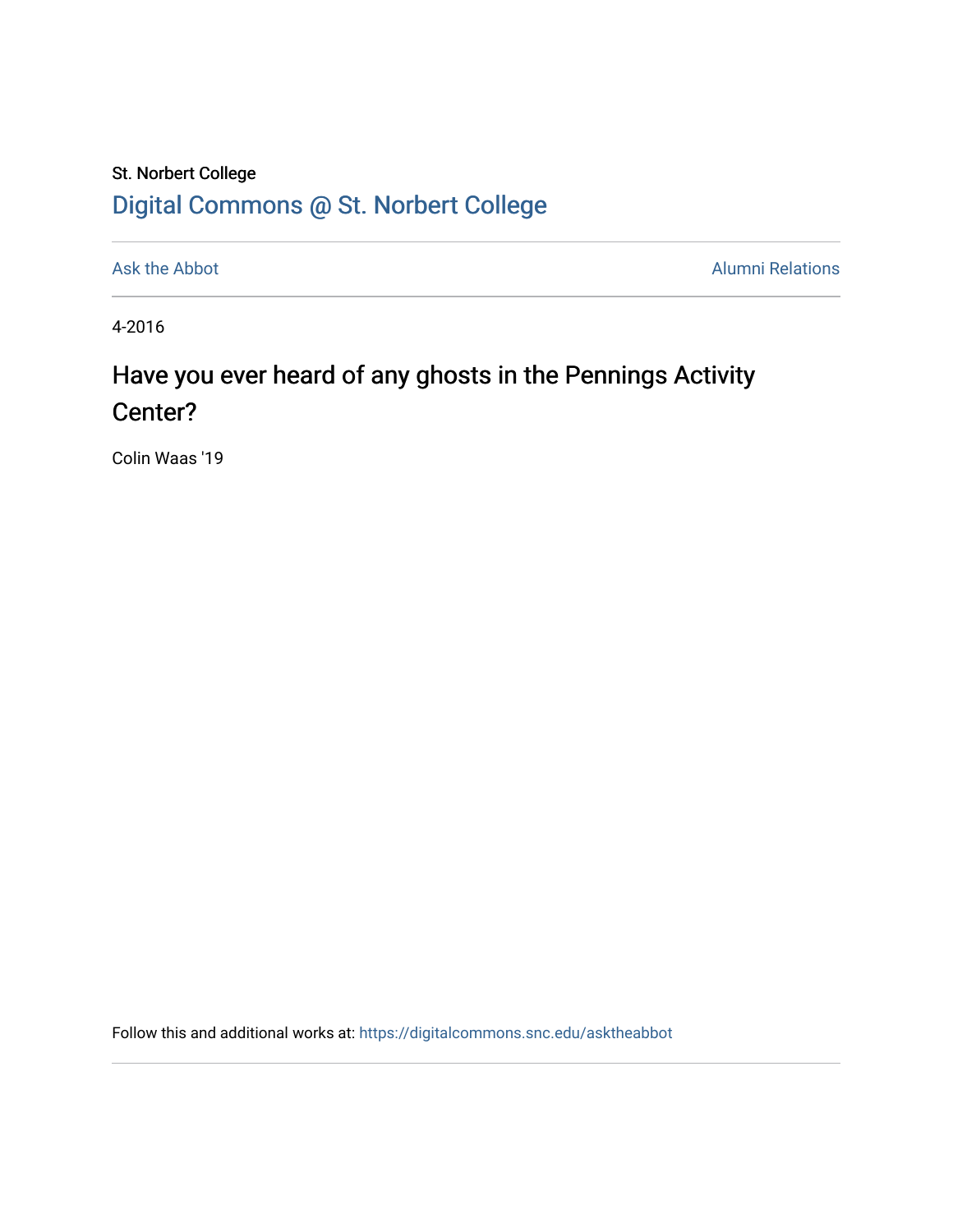

[Academics](https://www.snc.edu/academics) [Admission](https://www.snc.edu/admission) [Campus Life](https://www.snc.edu/campuslife) [Living Norbertine](https://www.snc.edu/livingnorbertine) [Athletics](https://www.snc.edu/athletics) [About](https://www.snc.edu/about)

Q

Giving

to SNC

 $\ge$  [Alumni](https://www.snc.edu/alumni/)  $\ge$  [Ask the Abbot](https://www.snc.edu/alumni/abbot/)  $\ge$  April 2016 A

## [Alumni](https://www.snc.edu/alumni/index.html)

[Events & Reunions](https://www.snc.edu/alumni/event/index.html) [Behind the Arch](https://www.snc.edu/alumni/event/behindthearch/) [Benefits and Services](https://www.snc.edu/alumni/benefits.html) [Get Involved](https://www.snc.edu/alumni/getinvolved.html) [Give to SNC](http://giving.snc.edu/) [Alumni Awards](https://www.snc.edu/alumni/awards/index.html) [Knight Lights](https://www.snc.edu/alumni/knightlights/index.html) [Alumni-Owned](https://www.snc.edu/alumni/directory/index.html) [Businesses Network](https://www.snc.edu/alumni/directory/index.html) [Alumni Board](https://www.snc.edu/alumni/alumniboard.html) [Student Alumni](https://www.snc.edu/alumni/saa.html) [Ambassadors](https://www.snc.edu/alumni/saa.html) [Staff](https://www.snc.edu/alumni/contactus.html)

# April 2016 Question:

Dear Abbot Pennings,

"Have you ever heard of any ghosts in the Pennings Activity Center? My friends and I hear odd noises and feel like we are being watched in there all the time."

Colin Waas '19

#### Answer:

Dearest Colin,

I thank you for writing me with this fascinating inquiry. Although I take much pride in having answers to all of my readers' questions, I must confess that I found it necessary to consult with the experts from our hardworking facilities management crew on such an intriguing topic.

First, might I suggest to my readers, should a similar happening occur to them, that we are wise to remember the assurance of our own St. Augustine, the author of our order's beloved Rule. This wise and holy man tells us that, although some may occasionally believe they have seen a semblance of the body of someone who has died, the experience is akin only to dreaming of a living friend; one who is not aware of the dream, but nonetheless appears in it as an image.

After discussing your query with my dear friend Mike Van Drisse, manager of maintenance services, I've learned that rumors of such commotion in the Pennings Activity Center (PAC), and other older campus buildings, have neither been



### Ask The Abbot

As the founder of St. Norbert College, and having a prime seat in the center of campus throughout the years, I, Abbot Bernard Pennings, hold the answers to many of your burning questions about the college. [Submit Your Question](https://www.snc.edu/alumni/abbot/index.html)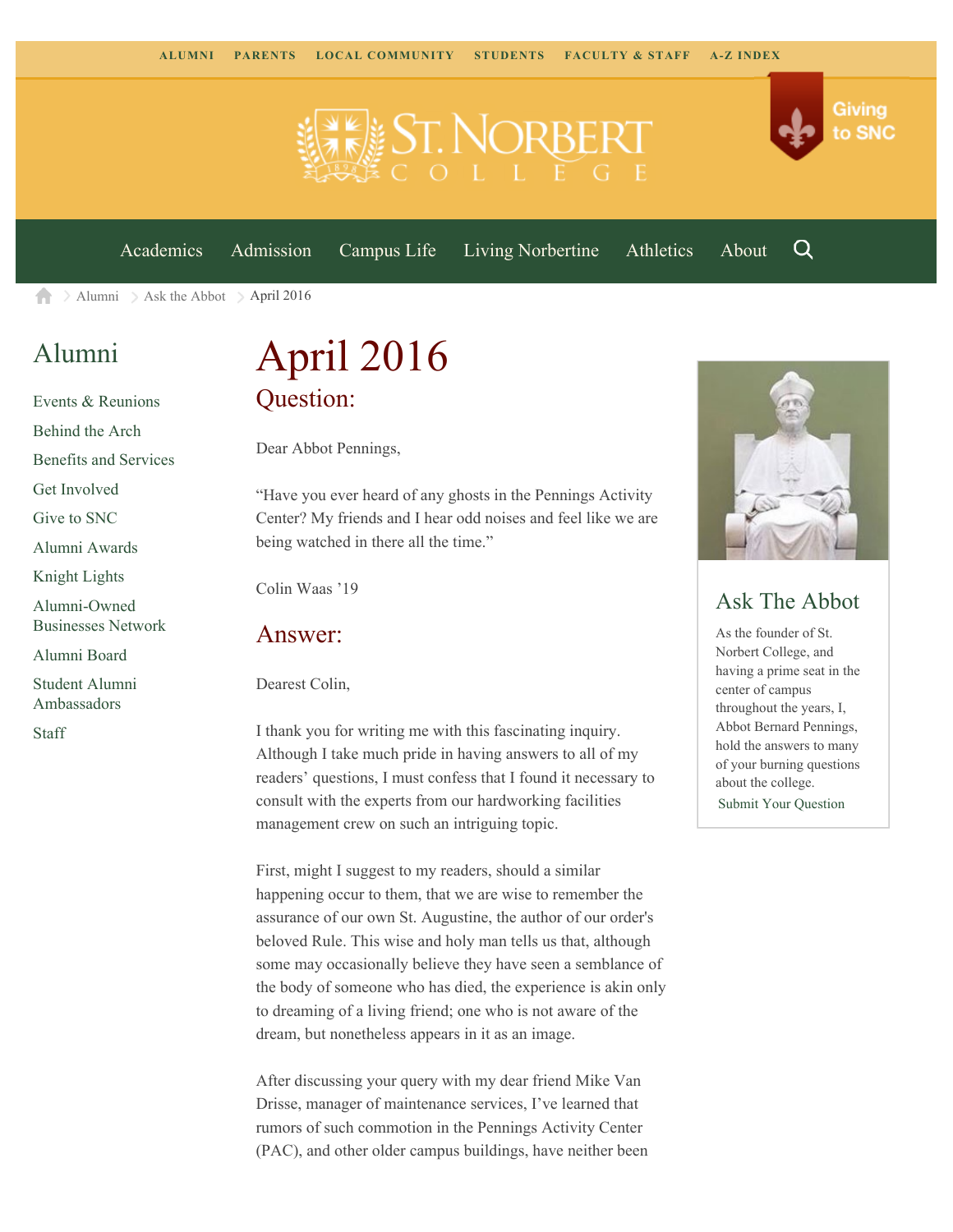confirmed nor denied. One must remember that these aging buildings are often heated by boilers, and the pipes that run through the building carry steam and change pressure as they warm and cool, leading to quite the array of unexpected clamors.

Allow me to indulge in a bit of the building's history. It was built in the year 1923 as Nicolet High School for the West De Pere School District. In 1959, the Norbertine order purchased the building, and Abbot Pennings High School was born. For the next 30 years, some 9,000 young men were educated by Norbertine priests, various nuns and other lay faculty. The high school closed in 1990 when it consolidated with Green Bay's St. Joseph Academy and Prémontré High School to become Notre Dame de la Baie Academy of Green Bay.

Since that time, I'm humbled to say, the building has continued to bear my name as the Pennings Activity Center. It has been home to a multitude of college offices, particularly those in transition as our lovely campus has grown. In fact, the building is to serve as temporary home to our athletics department during the renovation of the Schuldes Sports Center.

Perhaps, my dear Colin, to alleviate any concerns over the phenomena you reference, a blessing upon the building might be warranted.

*Responses to "Ask the Abbot" questions are penned by St. Norbert College staff in the name of Abbot Bernard Pennings, O.Praem., who founded St. Norbert College in 1898.*

### St. Norbert College

100 Grant Street De Pere, WI 54115 920-337-3181 Map & Directions

**[Contact Us](http://www.snc.edu/about/contactus.html) [Careers](https://www.snc.edu/hr/openpositions.html) [Library](http://www.snc.edu/library/)**

**[News](http://www.snc.edu/news/) [Events](http://snc.edu/go/mc)**

**[Box Office](http://www.snc.edu/tickets/)**

**[Undergraduate](http://www.snc.edu/academics/programsanddegrees.html)**

**[Graduate](http://www.snc.edu/academics/graduateprograms.html)**

**[Schneider School of](http://www.snc.edu/schneiderschool/) [Business & Economics](http://www.snc.edu/schneiderschool/)**